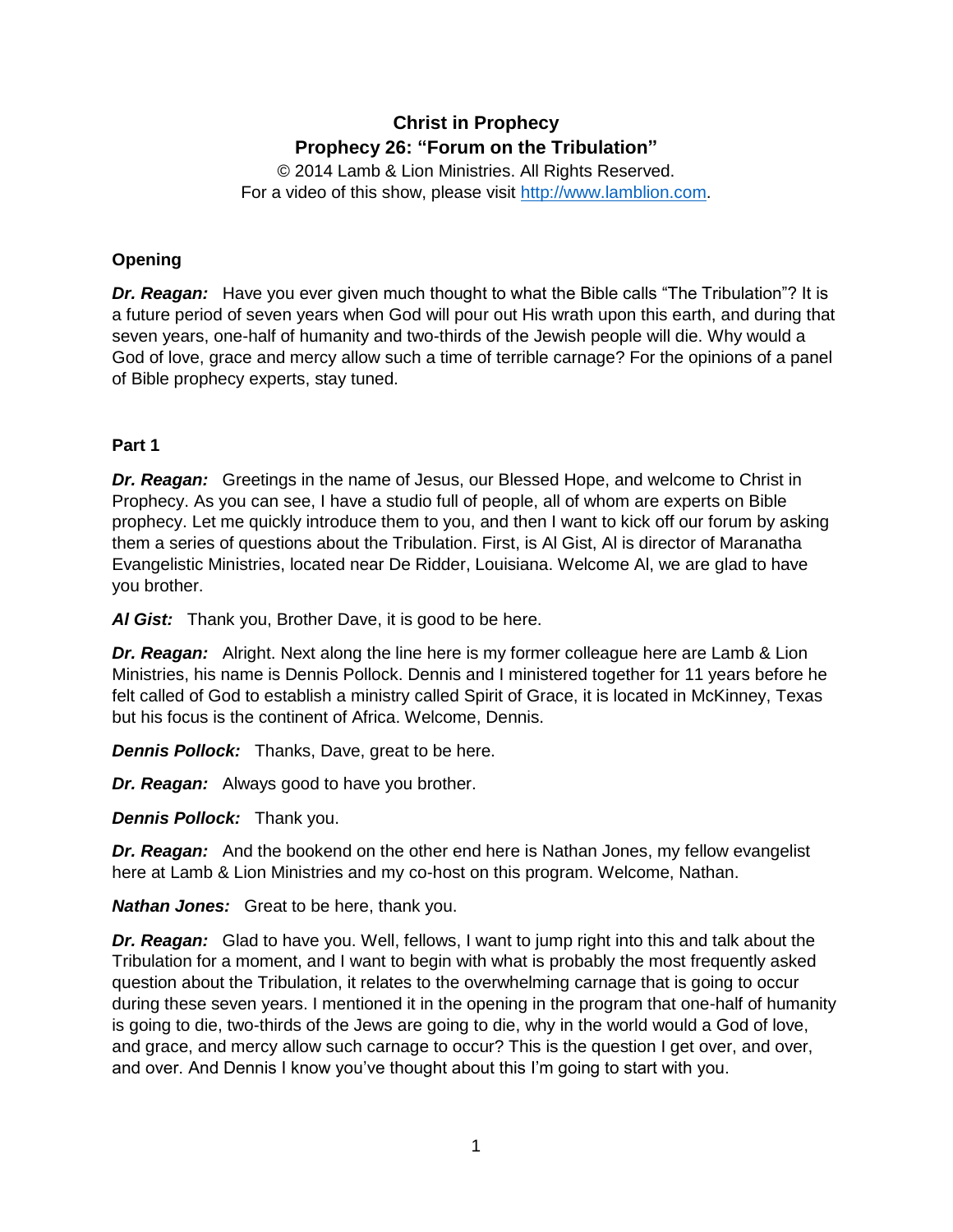*Dennis Pollock:* Ok, well let me just pick up on the way you described God, a God of love, and grace and mercy and anybody who reads the Bible and certainly I perfectly and completely agree with that. But it doesn't quite tell the whole story. You know some years ago my son-inlaw was helping me with my website and he is a very artistic guy that likes to do things just a little different than most people. And so he did some pictures of me and he showed them to me and when I looked at them I was kind of appalled because it showed half of my face. I said to him, "What is this? It isn't even all of me." And he said, "Well, this is kind of the way the way people do things now with the pictures, you don't just show a standard full on picture." So he was trying to be artistic. I didn't work with me, I said, "No, way if they are going to see me they need to see all of me."

### *Al Gist:* There you go.

*Dennis Pollock:* And that's exactly the way it is with God. He is a God of love. He is a God of grace, a God of mercy, but He is also a God of justice and wrath. And one thing people need to understand is there are not two Gods. Some people think ok, there was an Old Testament God.

### *Dr. Reagan:* Yes.

*Dennis Pollock:* He was cranky and grumpy and He was always getting after people and he screamed at people constantly, "You're slackers, you're worthless." And then there is a New Testament God he wears shorts and flip-flops. He goes around smiling all the time and He tells people, "I want to make your wildest dreams come true. Sure you fornicate and you are an adulterer and you do things, you lie all the time, but it doesn't really matter because all I see of you is Jesus and so ask me anything and it is all yours."

*Dr. Reagan:* A cosmic teddy bear.

*Dennis Pollock:* Yeah, so two Gods, the Old Testament and everybody goes, oh, thank the Lord we've got the new God. The reality is there is one God. The God of the New Testament is the same God of Abraham, Isaac, and Jacob and He hates sin every bit as much as He did.

*Dr. Reagan:* In fact the book of Malachi says God never changes.

*Dennis Pollock:* Doesn't change. And so He has provided forgiveness for sure, but He also gives us a new heart and the desire to live right. And so, He still hates sin. And to read Revelation, to read about the Tribulation you begin to realize yeah He's offered forgiveness but He hasn't fundamentally changed. He hated sin in the Old Testament, still does.

#### *Al Gist:* Yeah.

### *Dr. Reagan:* Al.

*Al Gist:* Well I would only add to what Brother Dennis has already said here and that is sin has to be dealt with. God because He is such a just God will deal with sin in one of two ways, either you are going to be forgiven of it because it comes under the shed blood of Jesus Christ, or you are going to suffer the penalty of it in eternity because it was not forgiven. And so God deals with sin and the Tribulation is going to be a time of earthly judgment upon this world. And God is going to allow man to sin to its fullest degree, and God is going to step back and allow that to happen but with that sin will come horrible, horrible judgment unlike anything this world has ever seen. So I would agree with Brother Dennis' statements here.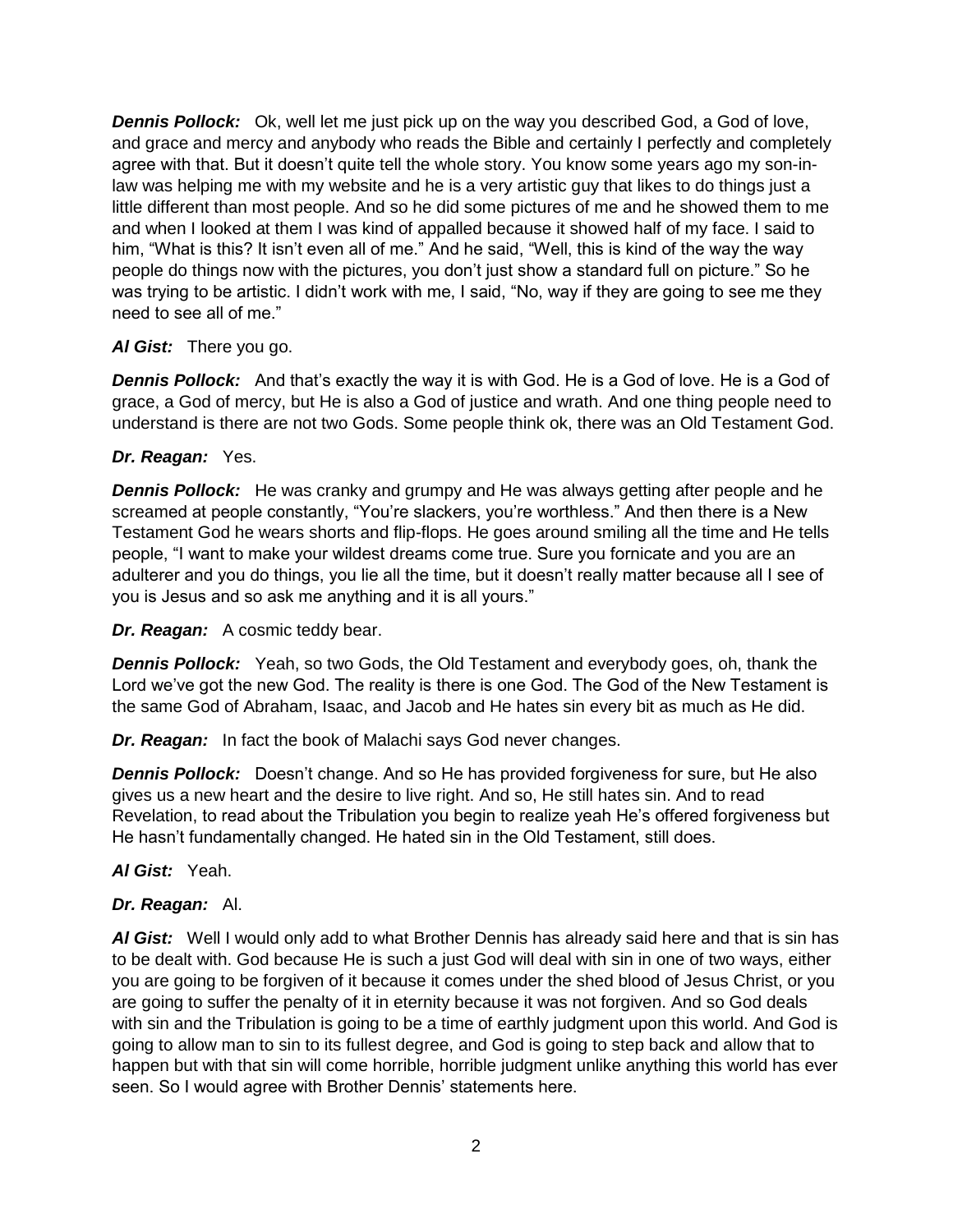### *Dr. Reagan:* Nathan?

*Nathan Jones:* I think it all boils down to freewill, the Tribulation is mankind unleashed to do whatever they want to do. And then each of the 21 judgments you read from God even though they come from the throne of God are all letting mankind build upon their sin. So like Brother Al said it is freewill allowed. And what happens with freewill? It answers the question in this day and age, why does God allow suffering, because we have freewill, we can choose to do wrong and usually we end up hurting ourselves. And most of the Tribulation is mankind, the restrainer is removed, they are all at it as much as they want and it ends up destroying almost all of humanity.

*Dr. Reagan:* Sounds like Romans 1 where it says when a society begins to rebel against God and all the world is rebelling against God these days that God will step back and lower the hedge of protection. And it says when that happens there is a sexual revolution which occurred in this country in the 60's. Then it says if they refuse to repent He steps back a second time and lowers the hedge again and there is an outbreak of a plague of homosexuality, which has happened in this country and around the world. And then it says if they refuse to repent He steps back third time and lowers the hedge and at that point it says He turns the society over to a depraved mind.

### *Nathan Jones:* Yes.

*Dr. Reagan:* And the society basically destroys itself.

**Dennis Pollock:** Yeah, and there is a theological concept that I call the accumulation of sin and wrath.

### *Dr. Reagan:* Yes.

*Dennis Pollock:* That speaks about God allowing things to go on often for long periods of time, many times generations, and He gives the appearance as though it doesn't really matter. He couldn't be too bothered by it because He has allowed it for so long. He told Abraham your descendants are going to possess this land that I'm going to give them, but they can't do it now, or they won't be able to do it too soon because the iniquity of the Amorites is not yet full.

# *Dr. Reagan:* Yes.

*Dennis Pollock:* These people were idolaters, they were sacrificing their children, sexual immoral, doing a lot of wicked things but God is saying, I have to wait until the iniquity level, that the accumulation of their sin, and my offense against it reaches a certain level. In Revelation it speaks about Babylon, it says, "Your sins have reached up to heaven." You know you have accumulated. Paul talks to the ungodly and says, "You're storing up wrath in the day of wrath in Revelation of the righteous judgment of God." So our world is doing that. Paul was talking about an individual basis but our entire world is storing up the anger and wrath of God, storing up their sin. And finally in the book of Revelation when you read about the Tribulation you find that you are seeing the unleashing of that wrath that has been building up for generation after generation.

*Dr. Reagan:* Well God's patience is amazing. What you said reminded me of a famous quote of Billy Graham's many years ago when he said, "If God does not judge San Francisco soon He is going to have to apologize to Sodom and Gomorrah." But God is very patient, very patient.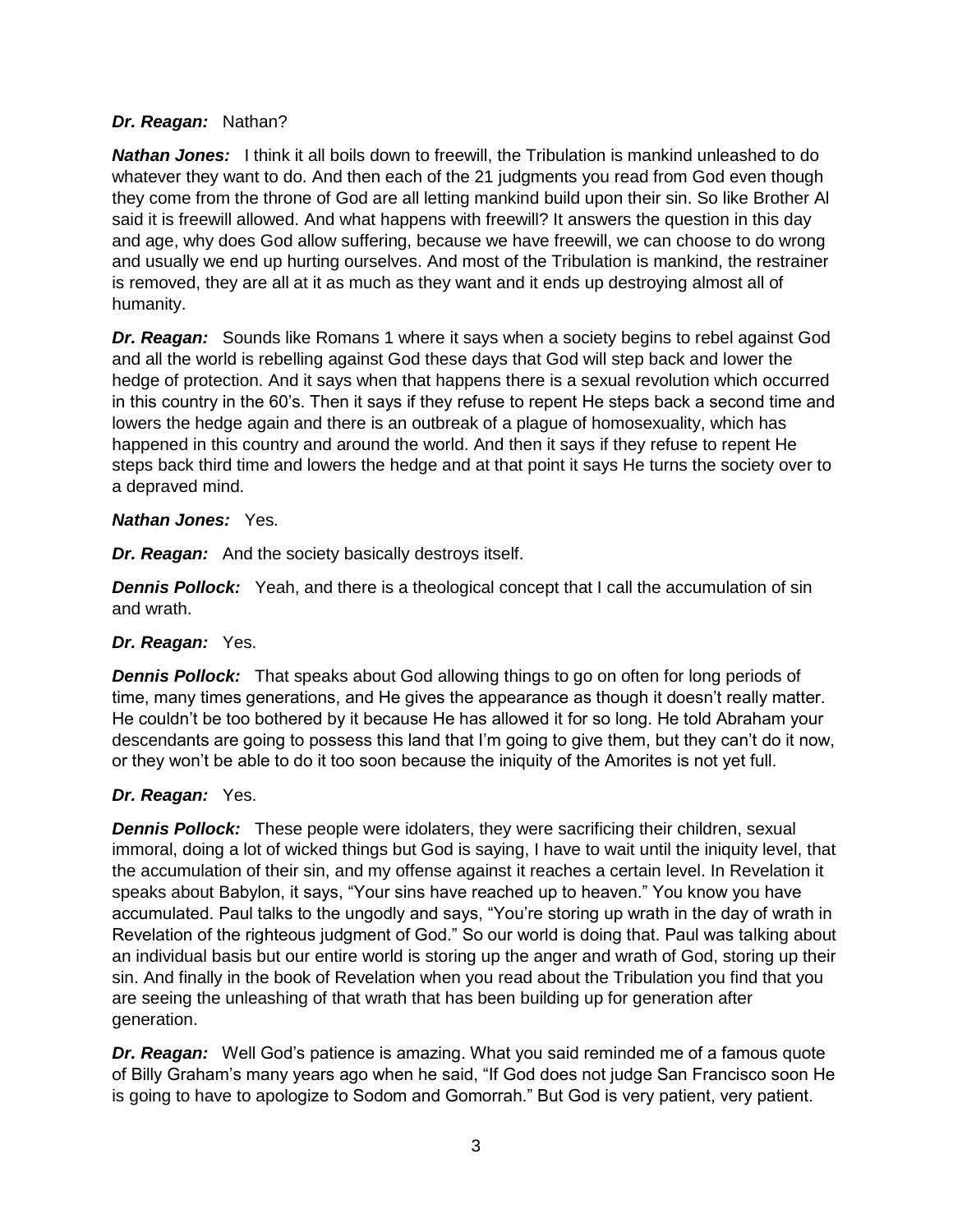Also reminds me of something you told me one time when you were studying the life of the leading atheist in the United States, what's her name?

*Dennis Pollock:* Madalyn Murray O'Hair.

**Dr. Reagan:** Yeah, she used to get out in her backyard on July the 4th when everybody was barbecuing, stand up so everybody could see on her on a table or whatever and shake her fist at God and say, "If you are real strike me dead." You said it was a good thing you weren't God.

## *Dennis Pollock:* That's true.

*Dr. Reagan:* But He allows it, and here you find this in the book of Nahum, Nahum 1:7 says, "The Lord is good, He is a stronghold in the day of trouble. He knows those who take refuge in Him." We love that but look what it says in verse 2, "A jealous and avenging God is the Lord, the Lord is avenging and wrathful, the Lord takes vengeance on His adversaries, He reserves wrath for His enemies. The Lord is slow to anger and great in power and the Lord will by no means leave the guilty unpunished."

*Dennis Pollock:* Yeah, and the Bible is saturated with those kind of passages, Old and New Testament. One of the things that boggles my mind to be real honest is the number of pastors around that will only preach the other side and never mention, they wouldn't dare, you could go to their church for 100 years and you would never hear those kinds of passages.

### *Dr. Reagan:* Right.

*Nathan Jones:* It doesn't fill the pews.

AI Gist: And I think sometimes too people forget that the natural destructive consequences that are associated with sin. You know the Bible says in 2 Thessalonians 2 that during the Tribulation that God is going to remove the restraint of evil. Today the Holy Spirit works at restraining the tidal wave of evil in this world, but during that time God will just look to mankind and basically says, ok, you want it your way, you think your way is better than mine, you want to live your sinful lifestyle? Go ahead live your sinful lifestyle. And for those seven years sin will be unrestrained and it will flourish and with that the consequences of those sins which are going to be death and destruction, and bloodshed and carnage just as you mentioned. So it is not so much that I see it, of course God is going to be pouring out judgments but it is the natural consequence of man's sin that will bring a lot of that carnage as well.

# **Part 2**

*Dr. Reagan:* Welcome back to Christ in Prophecy and our panel discussion of the Tribulation. Fellas, let's get right into a question here and the question is, how would you define the overall purpose of the Tribulation?

*Al Gist:* Well, I would start with that Brother Dave because I see two major purposes of the Tribulation. First of all in the way that God is going to use it to bring a remnant of the Jewish people to a saving relationship with the Lord Jesus Christ. God told Daniel way back there in Daniel 9:24 that there were six reasons that He was doing this, He actually defined 490 years that he was going to deal with Daniel's people, the Jewish people. The last seven of that 490 years is still futuristic, it is that time period that we call the Tribulation. And so it is dealing with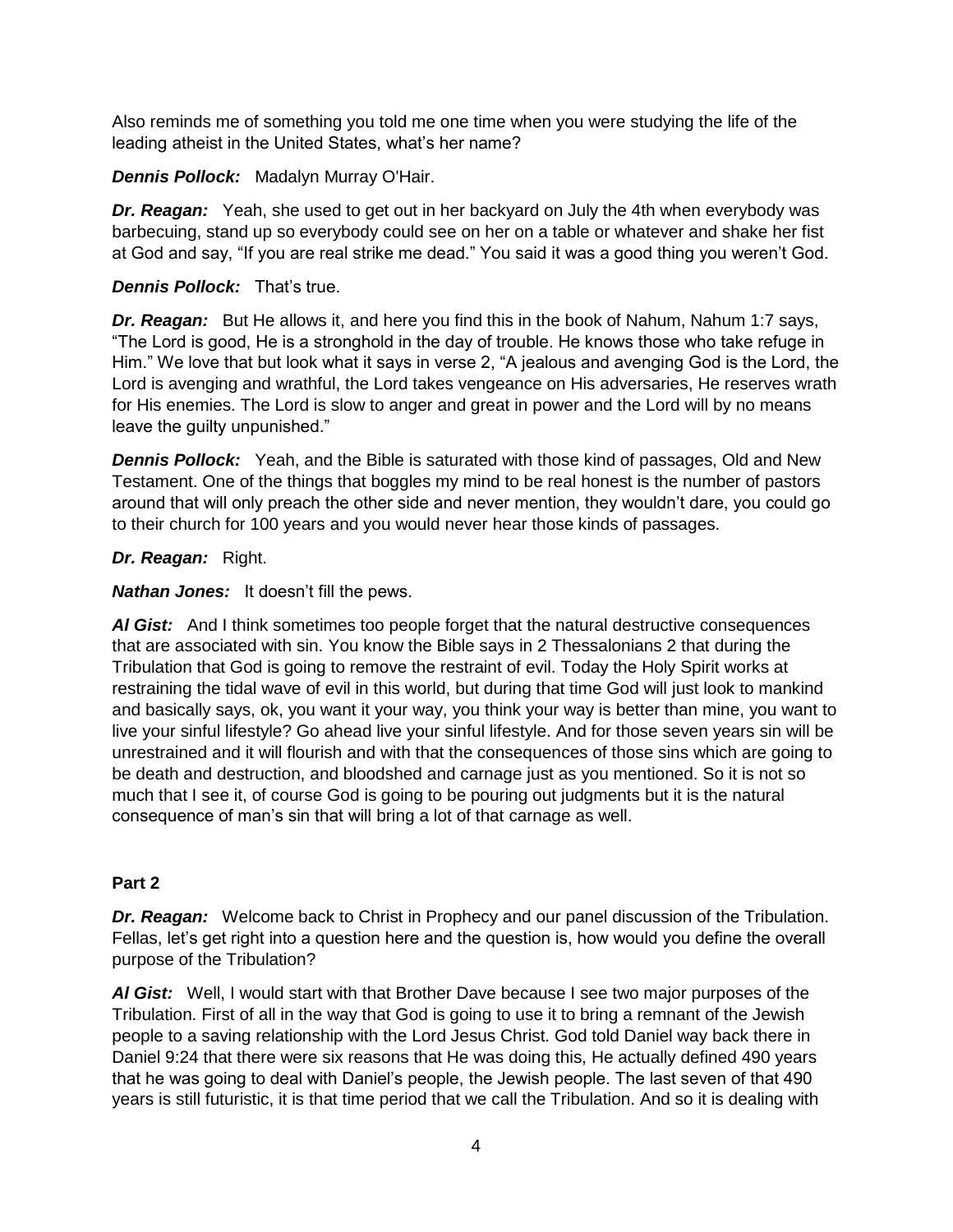Daniel's people and that is something that we need to remember, it really has nothing to do with the Church, it's not about the Church, it is not for the Church. The Church is not going to be here, we are going to be in Heaven, thank God, when the Tribulation takes place.

### *Nathan Jones:* Amen.

## *Dr. Reagan:* Sure, hope so.

*Al Gist:* So, but He's going to, if you look at those six reasons the way I would summarize it is this way, is that God is going to bring the Jewish people to the end of themselves. They in a moment of final desperation just before annihilation are going to turn to the Lord Jesus, they are going to cry out to Yeshua their true Messiah and He is going to come and save that remnant that survives the Tribulation. So from the standpoint of the Jewish people the purpose of the Tribulation is that God is going to bring a remnant of them into salvation.

**Dr. Reagan:** In fact that's the purpose of His gathering the Jewish people in unbelief right now.

# *Al Gist:* Amen.

*Dr. Reagan:* From all over the world, so that the world then can focus on them and come together against them and they can be hammered to the point that they really will receive Yeshua as their Messiah.

*Al Gist:* As long as people think that everything is going ok with them, I've got my life under control, Lord I don't really need you I can take care of myself. You know God allows people to go in that direction, but when life gets hard, when tribulation come persecution and difficulties come to people then they want to turn up to God. And it's sad that is that way, but that is just human nature. And I think that the Jewish people will be a perfect picture of that at the end of the Tribulation because they will have been so persecuted and so hurt that finally, finally they as a people will turn in mass to God and say, "Lord, help us. We can't save ourselves, we need you." And that's what people need to say everyday today, we can't save ourselves Lord we need you."

*Dr. Reagan:* In fact Jesus Himself said that He would not return until the Jewish people were willing to say, "Baruch Haba Bashem Adonai," blessed is he who comes in the name of the Lord.

### *Al Gist:* Amen.

*Dr. Reagan:* Are there any purposes for the Gentiles nations, fellas?

*Nathan Jones:* I would add two more to that for one the Gentile nations are in rebellion against God as well as Israel, so God has to judge evil which we discussed earlier. But I would say it is more about God coming, Christ coming to rule the nations. It is about Jesus' victory lap. He is finally going to come. He is the King of Kings, and Lord of Lords and now He needs to be King of Kings and Lord of Lords here on earth over the nations of the earth, over the Gentile nations of the earth as well as Israel that is reformed. So, really the Tribulation is about getting humanity right with God so that Jesus could rule and reign over a righteous people.

**Dr. Reagan:** I would like to piggyback on that for a moment when you say it is about getting humanity right with God, and that is one of the things the Bible teaches is even when God pours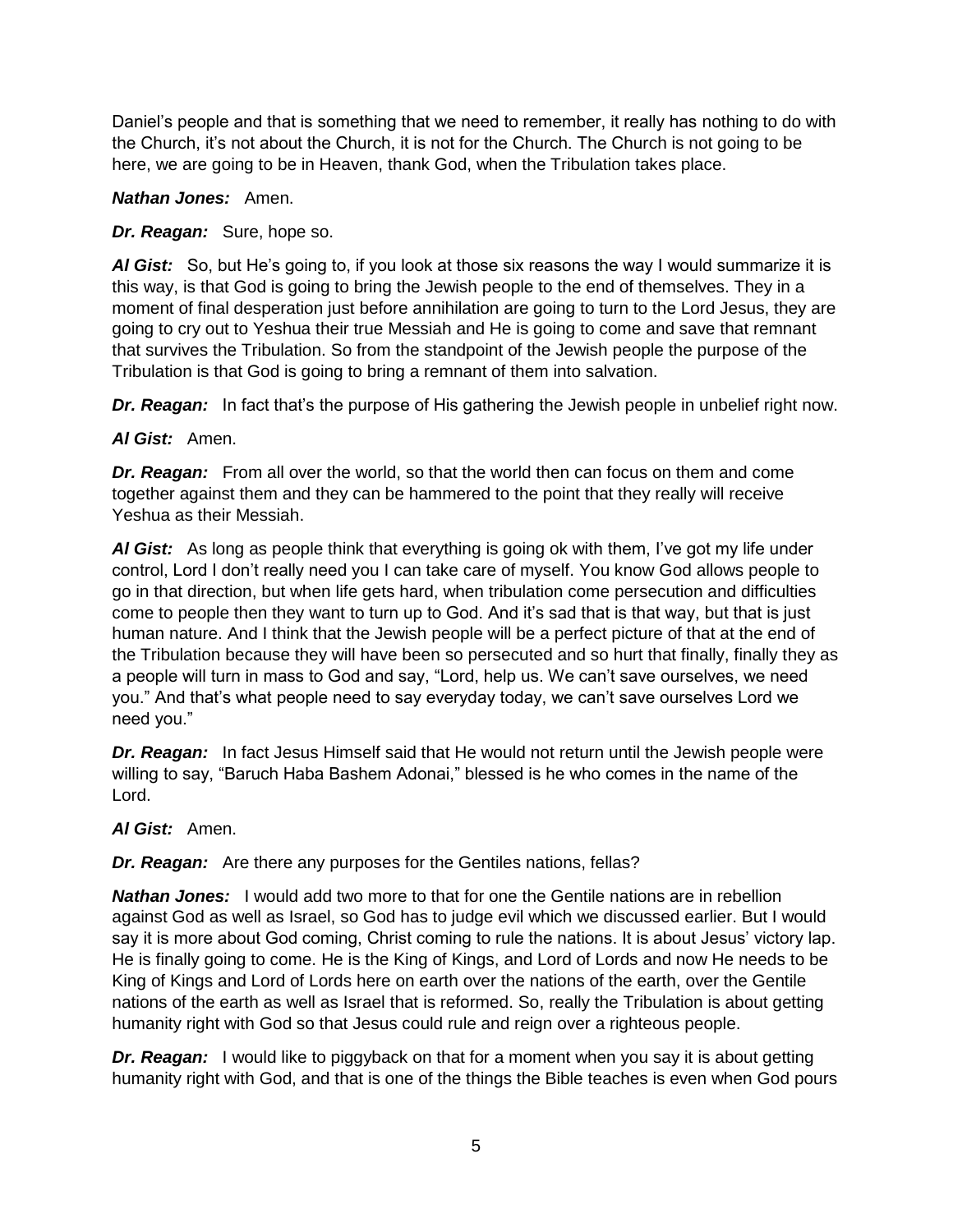out His wrath His fundamental purpose is not to punish, His fundamental purpose is to humble people to the point that they will accept Him and come to Him in salvation.

#### *Nathan Jones:* Yes, definitely.

**Dr. Reagan:** Isaiah 25:9, talks about this it says, "When the earth experiences the judgments of God the inhabitants of the world learn righteousness."

#### *Al Gist:* Amen.

**Dr. Reagan:** So, the purpose of God is not only to judge sin but also to bring people to the end of themselves so that they might receive Jesus as their Messiah.

#### *Al Gist:* Yes.

**Dr. Reagan:** The sad thing is in the book of Revelation it says most people during that time are going to shake their fist at God and curse God, but many we know are going to be saved there is going to be a great harvest of souls during the Tribulation period.

#### *Al Gist:* Amen.

#### *Nathan Jones:* There is.

**Dennis Pollock:** Let me just provide something probably a lot of people haven't thought about. In one perspective the Tribulation is an answer to mankind's prayer. The Bible says in Thessalonians because they did not receive the love of the truth, God will send them a strong delusion that they should believe a lie. And we have a world that wants anything but the truth.

#### *Al Gist:* Yeah.

*Dennis Pollock:* We'll take any philosophy, any strange bizarre religion viewpoint perspective except Christ, and the idea of Heaven and Hell and so forth. And so we have a world that has said, we don't want God in our schools, we don't want God in our society, we don't want God in our news in our media, and the world is basically saying, "God would you please leave us alone."

#### *Nathan Jones:* Yeah.

**Dennis Pollock:** And so the Bible says, "Ask and you shall receive."

### *Nathan Jones:* Ironic, huh?

*Dennis Pollock:* God is going to grant the prayer of a world that is saying, "We don't want you, we don't need you, we don't like you." And He is going to send them a delusion a lie in answer to this request of their heart, if you will. And the Antichrist will arrive and basically the Tribulation is involving the rise and the fall of the Antichrist and all the war and the death and the misery that is going to happen as a result, and in the midst of all of that. And in one sense you know that has happened, in another sense we have talked about before the idea of God giving up, God ceasing to restrain. We have stockpiles of nuclear weapons that are just lying around everywhere all over the world. We haven't used them yet in wartime, since World War II. That is going to change, it looks to me like because Revelation really describes something that could easily be nuclear war.

*Dr. Reagan:* And we've come so close several times.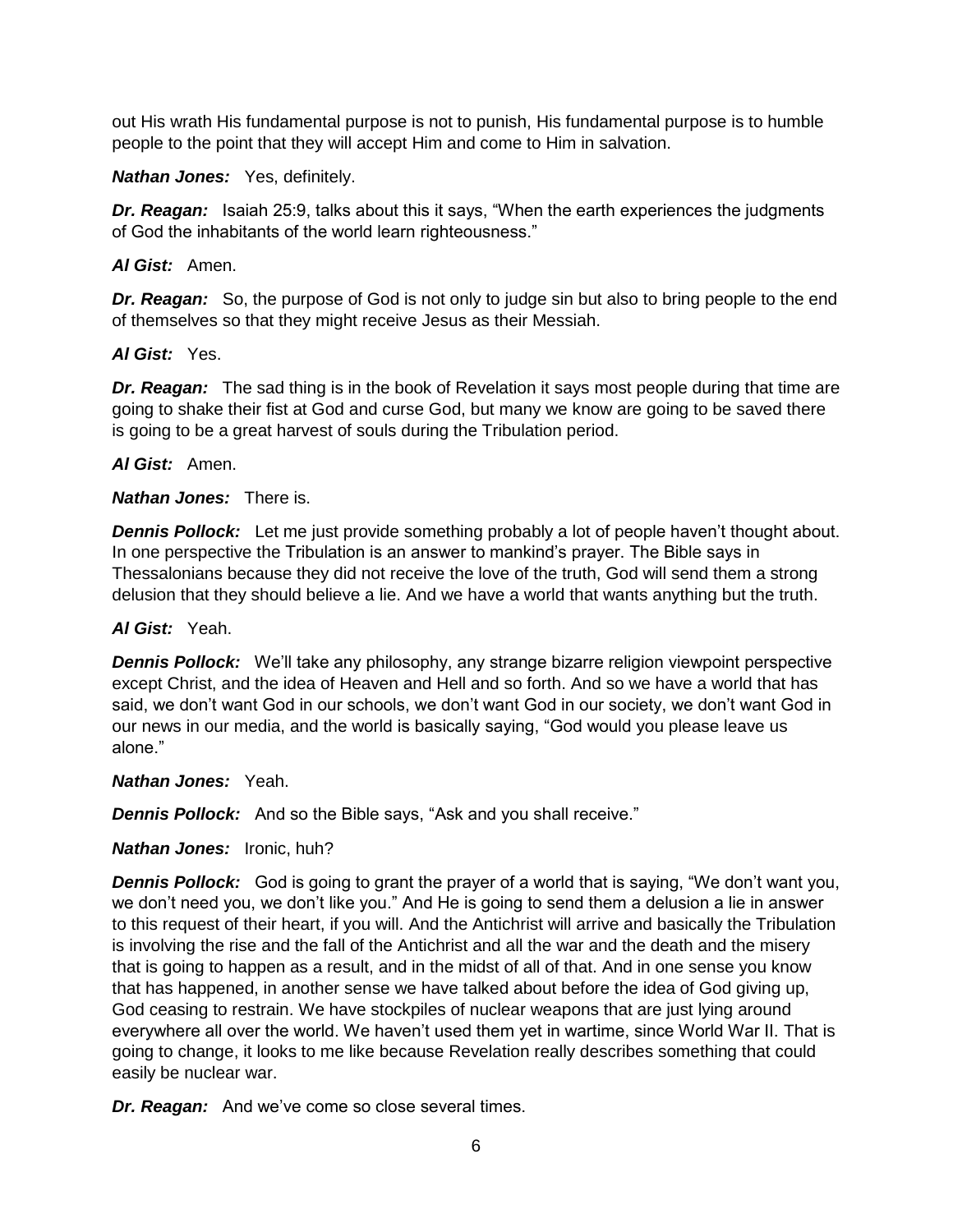*Dennis Pollock:* Come very close.

*Dr. Reagan:* The restraining hand of God has been there, and it is going to be removed.

*Dennis Pollock:* Yeah.

*Al Gist:* That's right.

*Dr. Reagan:* What about it are there any parallels between what the Bible says about the Tribulation and say the Flood of Noah?

*Dennis Pollock:* Well, actually I have preached a sermon on that a number of times. So basically there are four easy points for a preacher to use there as you look at the days of Noah and the days of Lot. The first thing is Jesus was trying to show us what the Last Days will be like so He used two societies. One was Noah's generation, the other was Lot's era. Well, He couldn't have used any more wicked societies then he did.

*Al Gist:* Those two.

*Dennis Pollock:* He used the most evil, wicked, ungodly societies that the Bible records, which gives us a pretty good idea that things are not quite the way the Post-Millennialist say that things are going to get better, and better and we are going to make more and more progress.

#### *Nathan Jones:* Not at all.

**Dennis Pollock:** Until finally the world is perfect and we've converted the entire world, it is all a Christian world then Jesus will come and receive this world to Himself. No, Jesus said it is going to be as bad as it has ever been. So the first point is it is a very wicked society, or a very wicked world. The second thing that I find, really the most interesting of all is that He talks about ordinary activities, He says people are buying, they are selling, they are having weddings, they're planting and they're building. Now that is all innocuous enough, there is nothing evil or sinful about that, why even mention that? Well, the point is they are on they're on the verge of catastrophe, they are on the verge of judgment. It's like a man reading the newspaper, his wife cooking a meal and the child playing a video game, that is normal enough, but if the house is on fire, that is probably not what you want to be doing, you want to be running for your life. And Jesus is saying, the end times are going to be so wicked, it is going to be more wicked than it has ever been. Judgment is going to be looming on the horizon and nobody cares or even notices, they are just going about their ordinary business. So you have a wicked society, business as usual, and then sudden destruction both Lot's day, Noah's day it wasn't a gradual, it wasn't a gradual flood that took years, and years it was instant. And the fire that destroyed Lot's generation again it was a sudden destruction. And then the fourth thing was and that's the good news in each case a remnant was spared, there were people of God.

### *Dr. Reagan:* Amen.

*Al Gist:* Amen.

### **Part 3**

*Dr. Reagan:* Welcome back to Christ in Prophecy and our panel concerning the Tribulation. Fellas, I want to jump right into this question. As I said a few moments ago the Bible teaches it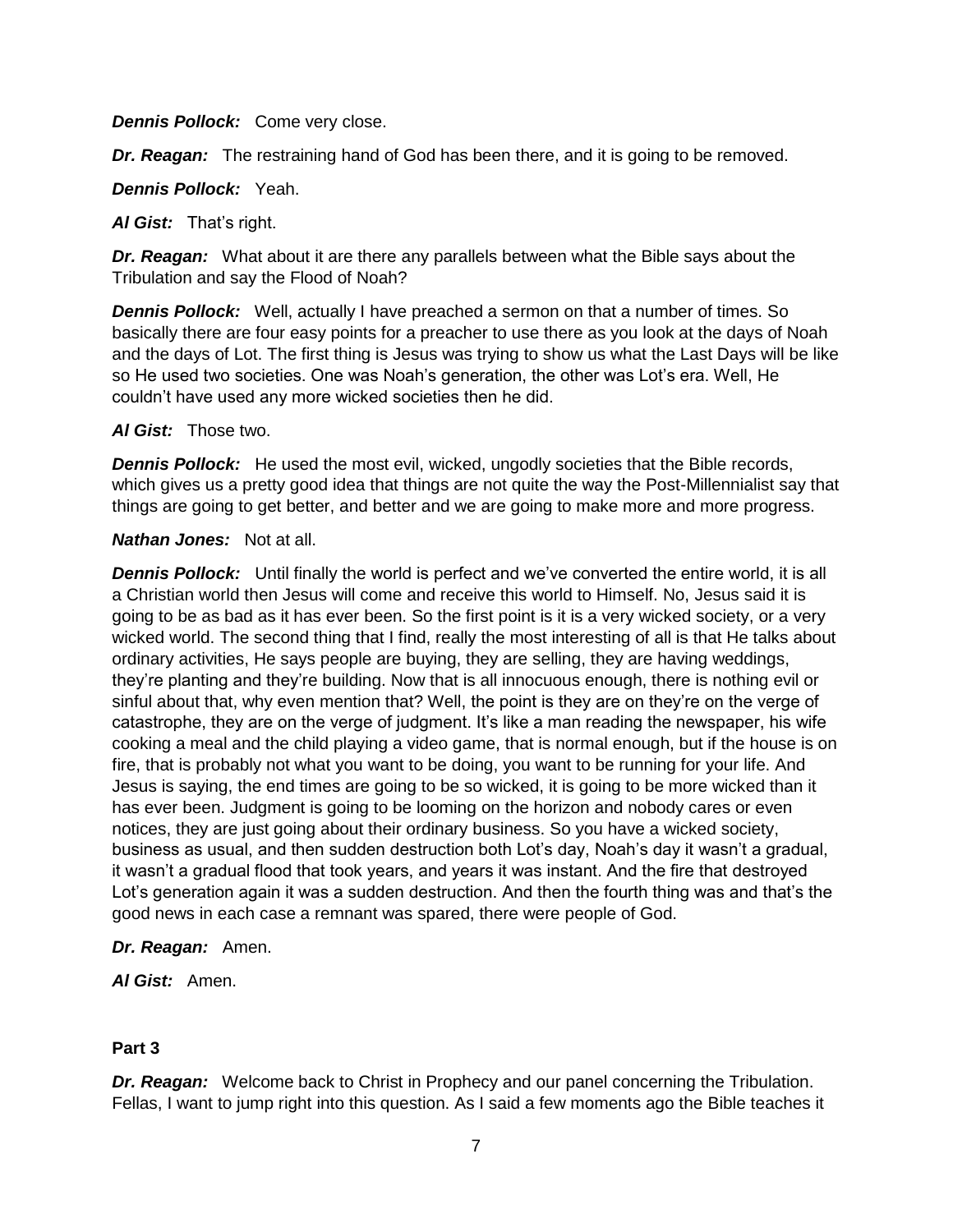seems that God never pours our His wrath without warning. Now if we are anywhere near the Tribulation today is God warning? How about it Nathan?

*Nathan Jones:* Oh, my goodness. Calvin and Hobbes is one of my favorite strips and in it Calvin pretends that he is a little fly and he is yelling and screaming to get his parents, who are giants, attention in comparison, but they can't hear him because they are not on the same wave length as a fly. God is yelling and screaming from the heavens, but it is the opposite, we're so small most of society doesn't even know that God is telling us but He is telling us over and over again what is going to happen.

*Dr. Reagan:* How is He telling us?

*Nathan Jones:* Through the signs of the times and through fulfilled prophecy.

*Dr. Reagan:* Well give me an example, what do you mean?

*Nathan Jones:* Well signs of the time and this one that we can think recently take for instance the Philippines were slammed by the worse storm in history and almost 10,000 people are dead. And God uses signs of nature to get us back on track. As Al, was saying earlier about having a right relationship with God sometimes you have to such tribulation in life, and God uses signs of nature. He also uses signs of change, Daniel 12:4 talks about in end time's knowledge will increase and travel will increase and we're seeing that today. We are also seeing fulfilled prophecy like Israel becoming a nation again. Israel taking control of Jerusalem again. The nations of Russia and Iran and all forming alliances against Israel. That's all happening today. But you have to have a biblical mindset, the Holy Spirit inside of you to understand that. We hear and see the signs, we know God is yelling, but most of society they don't have the Holy Spirit so they are not hearing those signs.

*Dr. Reagan:* How about it?

*Dennis Pollock:* Yeah, for sure I believe God is using natural disasters. I don't believe every natural disaster is automatically a judgment of God.

*Nathan Jones:* Exactly, yeah.

**Dennis Pollock:** You know just on an individual basis when something happens in our life that really rocks us, something negative, something we don't like if you're a believer one of the things you wonder, God are you speaking to me about this? Now it doesn't always follow that it is God saying, "You really messed up and I'm punishing you." Or this is some heavy thing I've got to say, sometimes it is just something you get through. But never-the-less you ask the question because that is what believers do, that is what people that have any respect for God do. You say, "God, are you speaking?" And our nation, our world needs to be asking when we look at some of these things that are the worst, the worst floods, the worst hurricanes, the worst this, the worst that, the worst weather patterns, God are you speaking? Then of course you look into the Scriptures and you line up where are we compared to what the Bible says in terms of the standards of righteousness? And if you really believe as evangelicals do that abortion is murder. If you really believe that homosexuality is an abomination. If you really believe the biblical morality, the standard of the Scriptures and you see how far we've moved away from that. You have to say it sure seems like God is speaking and warning us that we are in serious trouble.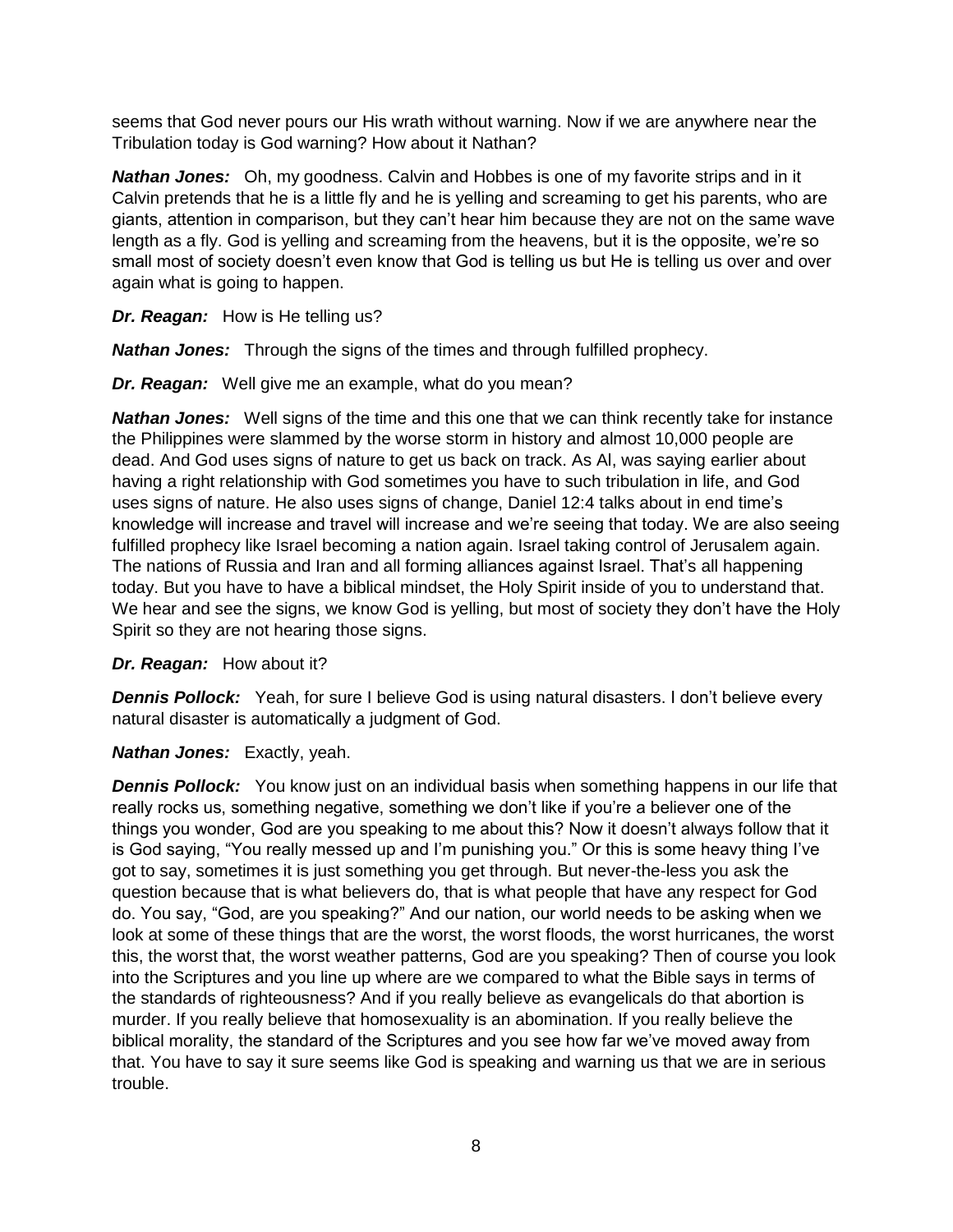### *Al Gist:* Amen.

# *Dr. Reagan:* Al.

*Al Gist:* You know I would add a sad note to that Brother Dave, unfortunately, in Matthew 16 the Pharisees came to the Lord Jesus asking Him for a sign to prove to them He is who He says that He is. And He scolded them and He said, "You can look at the weather patterns and tell us what tomorrow's weather is going to be." But He said, "Can you not discern the signs of the times?" And He called them a bunch of hypocrites. You know and I wonder if maybe God is not in Heaven right now looking down on His Church and saying the same thing, "You bunch of hypocrites, you say that you love me, you say that you want me to come, you long to be with me. I am sending you all of these signs to tell you that I am coming and you totally ignoring it." And I think unfortunately it is not just the world, but even a large part of the Church today that does not know anything about the signs of the times or the fact that we are approaching the imminent return of the Lord Jesus Christ.

**Dr. Reagan:** You know one of my latest books was entitled, "Living on Borrowed Time," it was about the signs of the times and I had a prophecy forum in there, in fact all of you fellas were members of it along with a total of 22 guys. And I asked them about: Do you believe that we are living in the season of the Lord's return and if so what would you say is the most important reason? I expected them to say that we were, and all 22 said, yes, we are living in the season. I expected them to say Israel, they didn't. What they said instead the vast majority was the thing that convinces me the most is the convergence of the signs, that all of them are coming together for the first time ever. There has always been this sign, or that sign or that one but not all of them coming together at one time. Yes, the most important they said was Israel but more important than that is the convergence of the signs and it looks like that is what is happening today.

*Al Gist:* You know and for people like myself who have kind of a logical approach to things, I'm bound by that.

*Dr. Reagan:* You're an engineer.

*Al Gist:* I'm an engineer and logic works for me and logic tells you that the convergence of signs is an impossibility. You cannot have all these things happen simultaneously, coincidentally, it couldn't happen that way, unless God was orchestrating the whole thing, and of course we know that He is.

*Dr. Reagan:* And of course one of the factors that we find there is the teaching both Old Testament and New that there is going to be an exponential effect in the sense that the signs will become more frequent and more intense. And for example this latest typhoon in the Philippines was the largest wind storm in history, the most powerful. Again everything seems to be increasing in frequency and intensity. It seems like God is shouting from the heavens, Jesus is coming soon.

# *Al Gist:* Amen, that's true.

*Dennis Pollock:* And you know Jesus compared the end times to the birth pains of a woman, or contractions we would say.

*Dr. Reagan:* Yes.